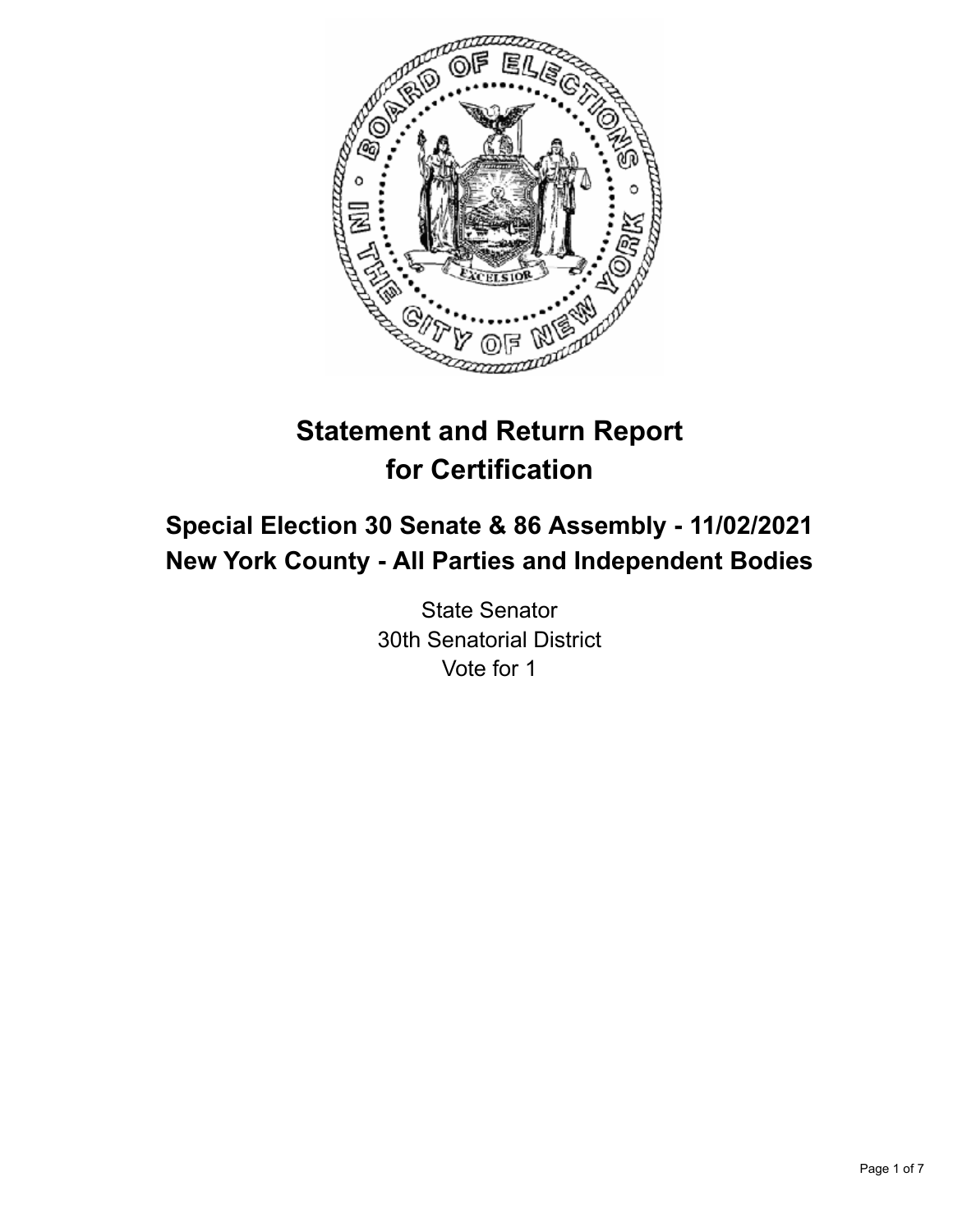

| <b>PUBLIC COUNTER</b>                                    | 401 |
|----------------------------------------------------------|-----|
| ABSENTEE / MILITARY                                      | 56  |
| AFFIDAVIT                                                | 2   |
| <b>Total Ballots</b>                                     | 459 |
| Less - Inapplicable Federal/Special Presidential Ballots | 0   |
| <b>Total Applicable Ballots</b>                          | 459 |
| CORDELL CLEARE (DEMOCRATIC)                              | 357 |
| OZ SULTAN (REPUBLICAN)                                   | 33  |
| SHANA HARMONGOFF (HOPE 4 NY)                             | 15  |
| BRIAN BONSER (WRITE-IN)                                  |     |
| THOMAS KENNIFF (WRITE-IN)                                |     |
| <b>Total Votes</b>                                       | 407 |
| Unrecorded                                               | 52  |
|                                                          |     |

| PUBLIC COUNTER                                           | 8,660 |
|----------------------------------------------------------|-------|
| ABSENTEE / MILITARY                                      | 968   |
| <b>AFFIDAVIT</b>                                         | 40    |
| <b>Total Ballots</b>                                     | 9,668 |
| Less - Inapplicable Federal/Special Presidential Ballots | 0     |
| <b>Total Applicable Ballots</b>                          | 9,668 |
| CORDELL CLEARE (DEMOCRATIC)                              | 7,192 |
| OZ SULTAN (REPUBLICAN)                                   | 640   |
| SHANA HARMONGOFF (HOPE 4 NY)                             | 431   |
| ATHENA MOORE (WRITE-IN)                                  | 1     |
| DECARLA STROUD (WRITE-IN)                                | 1     |
| IAN JOHNSTONE (WRITE-IN)                                 | 1     |
| JEFFREY BOOKER (WRITE-IN)                                | 1     |
| JOSE SERRANO (WRITE-IN)                                  | 1     |
| MONA REED (WRITE-IN)                                     | 1     |
| NY WHITAKER (WRITE-IN)                                   | 1     |
| SCOTT STRINGER (WRITE-IN)                                | 1     |
| UNATTRIBUTABLE WRITE-IN (WRITE-IN)                       | 5     |
| <b>Total Votes</b>                                       | 8,276 |
| Unrecorded                                               | 1,392 |
|                                                          |       |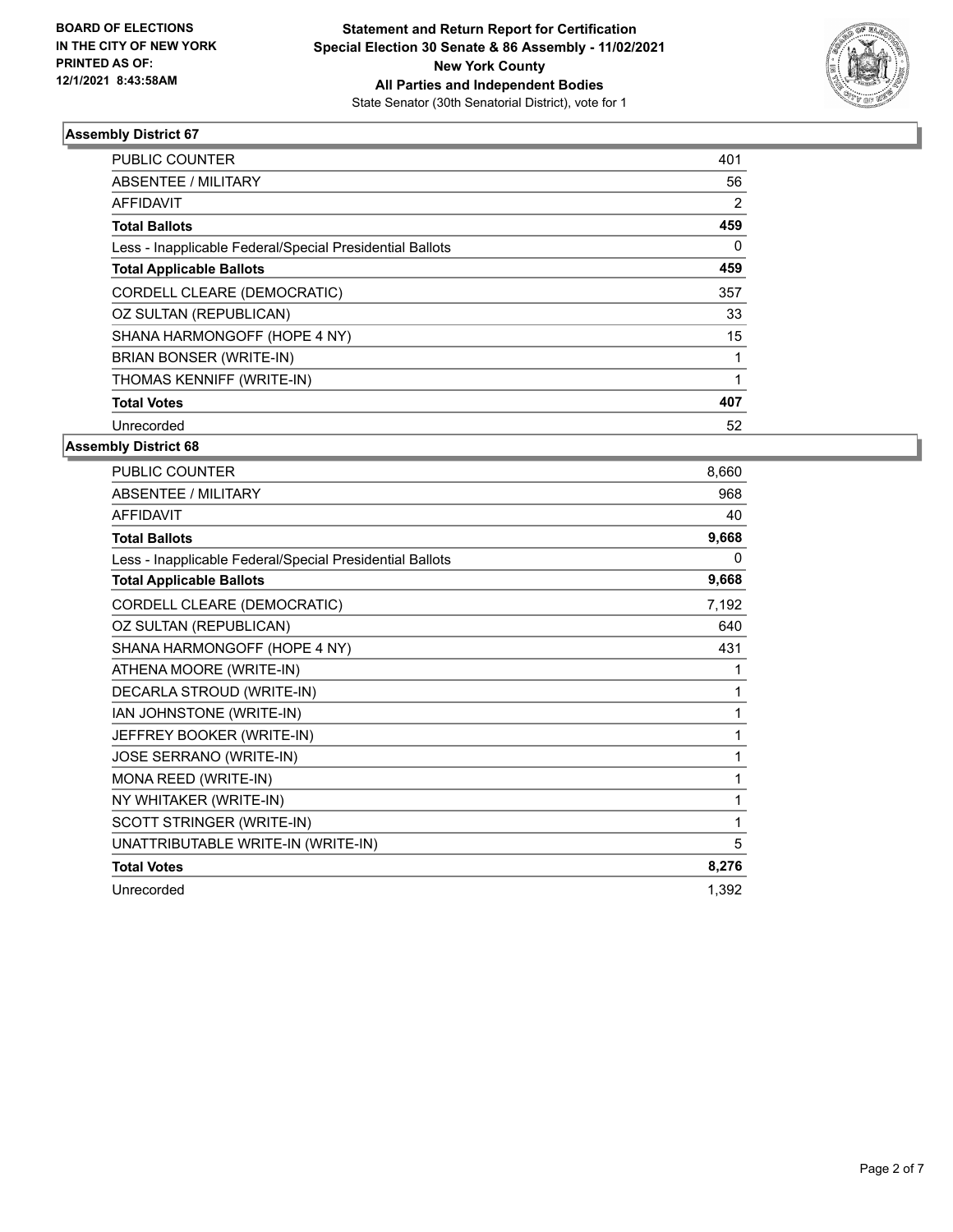

| <b>PUBLIC COUNTER</b>                                    | 13,915                  |
|----------------------------------------------------------|-------------------------|
| <b>ABSENTEE / MILITARY</b>                               | 2,834                   |
| AFFIDAVIT                                                | 101                     |
| <b>Total Ballots</b>                                     | 16,850                  |
| Less - Inapplicable Federal/Special Presidential Ballots | 0                       |
| <b>Total Applicable Ballots</b>                          | 16,850                  |
| CORDELL CLEARE (DEMOCRATIC)                              | 12,272                  |
| OZ SULTAN (REPUBLICAN)                                   | 1,189                   |
| SHANA HARMONGOFF (HOPE 4 NY)                             | 558                     |
| ADAM GRANNICK (WRITE-IN)                                 | 1                       |
| ALI DIINI (WRITE-IN)                                     | 1                       |
| <b>BARRON TRUMP (WRITE-IN)</b>                           | 1                       |
| BERNIE SANDERS (WRITE-IN)                                | 1                       |
| CURTIS SLIWA (WRITE-IN)                                  | $\overline{\mathbf{c}}$ |
| DONALD TRUMP JR. (WRITE-IN)                              | 1                       |
| IMMANUEL QUICKLEY (WRITE-IN)                             | 1                       |
| INEZ DICKENS (WRITE-IN)                                  | 1                       |
| JANE ZHANG (WRITE-IN)                                    | 1                       |
| JILL GRECO (WRITE-IN)                                    | 1                       |
| JOAN COLLINS (WRITE-IN)                                  | $\mathbf{1}$            |
| <b>JOSE BERNAL (WRITE-IN)</b>                            | 1                       |
| KATHERINE GARCIA (WRITE-IN)                              | 1                       |
| LAURA VOGEL (WRITE-IN)                                   | 1                       |
| LENEL HICKSON (WRITE-IN)                                 | $\mathbf{1}$            |
| LESLIE STROTH (WRITE-IN)                                 | 1                       |
| MARCO A. HERNANDEZ (WRITE-IN)                            | 1                       |
| PAUL LENNON (WRITE-IN)                                   | 1                       |
| SEAN DONOVAN (WRITE-IN)                                  | $\mathbf{1}$            |
| STEVE VACARRO (WRITE-IN)                                 | 1                       |
| UNATTRIBUTABLE WRITE-IN (WRITE-IN)                       | 8                       |
| UNCOUNTED WRITE-IN PER STATUTE (WRITE-IN)                | 2                       |
| <b>Total Votes</b>                                       | 14,050                  |
| Unrecorded                                               | 2,800                   |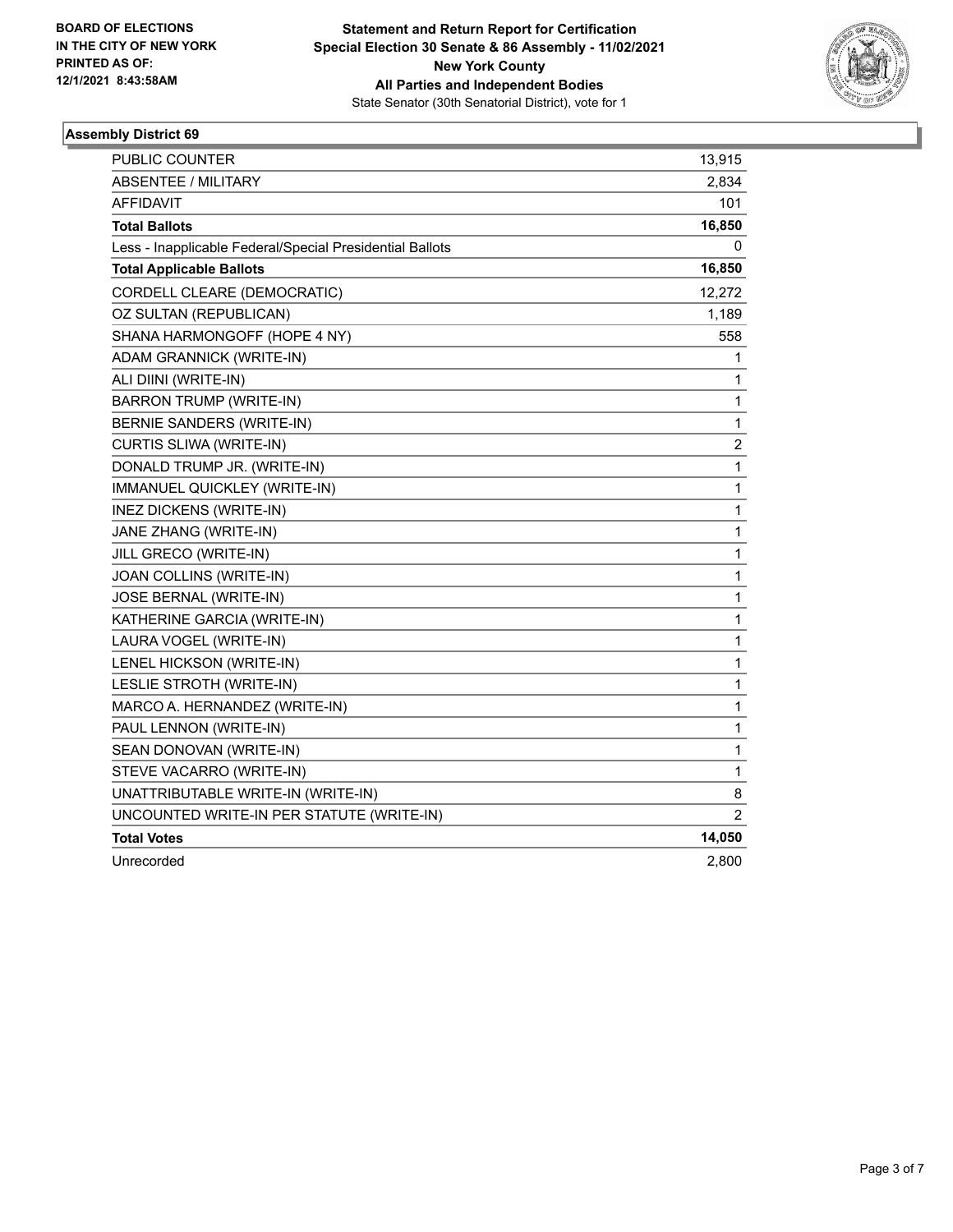

| PUBLIC COUNTER                                           | 18,096                  |
|----------------------------------------------------------|-------------------------|
| <b>ABSENTEE / MILITARY</b>                               | 1,906                   |
| AFFIDAVIT                                                | 142                     |
| <b>Total Ballots</b>                                     | 20,144                  |
| Less - Inapplicable Federal/Special Presidential Ballots | 0                       |
| <b>Total Applicable Ballots</b>                          | 20,144                  |
| CORDELL CLEARE (DEMOCRATIC)                              | 16,282                  |
| OZ SULTAN (REPUBLICAN)                                   | 736                     |
| SHANA HARMONGOFF (HOPE 4 NY)                             | 1,113                   |
| ABBY STEIN (WRITE-IN)                                    | 1                       |
| ALI DIINI (WRITE-IN)                                     | 7                       |
| ALVIN LINDSEY (WRITE-IN)                                 | 1                       |
| ANDREA PSORAS (WRITE-IN)                                 | 1                       |
| ANDREW YANG (WRITE-IN)                                   | 1                       |
| ATHENA MOORE (WRITE-IN)                                  | $\overline{\mathbf{c}}$ |
| BRIAN BENJAMIN (WRITE-IN)                                | 1                       |
| CLARENCE PARKER (WRITE-IN)                               | 1                       |
| <b>GARY HILL (WRITE-IN)</b>                              | 1                       |
| HENRY GEOGRE (WRITE-IN)                                  | 1                       |
| JONATHAN MOORE (WRITE-IN)                                | 1                       |
| JOSEPH HARRINGTON III (WRITE-IN)                         | 1                       |
| KAITLIN HUTCHINSON (WRITE-IN)                            | 1                       |
| MARIO ROSSER (WRITE-IN)                                  | 1                       |
| MARY SHELLEY (WRITE-IN)                                  | 1                       |
| MONA SATPHEW (WRITE-IN)                                  | 1                       |
| NICHOLAS A SADNYTZKY (WRITE-IN)                          | 1                       |
| RAMIK WILLIAMS (WRITE-IN)                                | 1                       |
| RUDOLPH AUSTIN (WRITE-IN)                                | 1                       |
| SHANA HARRMONGOFF (WRITE-IN)                             | 1                       |
| UNATTRIBUTABLE WRITE-IN (WRITE-IN)                       | 20                      |
| UNCOUNTED WRITE-IN PER STATUTE (WRITE-IN)                | 1                       |
| <b>Total Votes</b>                                       | 18,179                  |
| Unrecorded                                               | 1,965                   |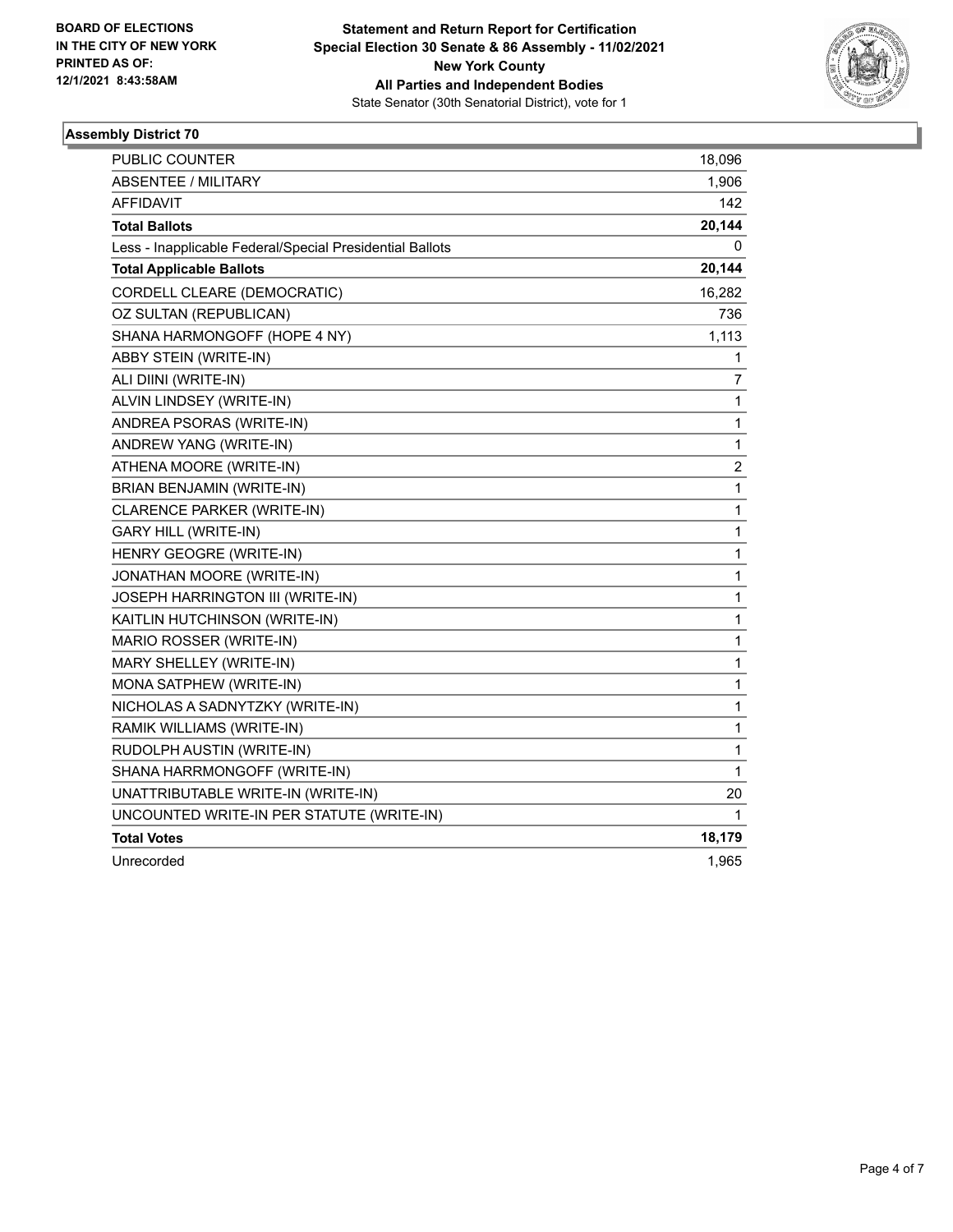

| <b>PUBLIC COUNTER</b>                                    | 7,848 |
|----------------------------------------------------------|-------|
| ABSENTEE / MILITARY                                      | 767   |
| <b>AFFIDAVIT</b>                                         | 42    |
| <b>Total Ballots</b>                                     | 8,657 |
| Less - Inapplicable Federal/Special Presidential Ballots | 0     |
| <b>Total Applicable Ballots</b>                          | 8,657 |
| CORDELL CLEARE (DEMOCRATIC)                              | 6,940 |
| OZ SULTAN (REPUBLICAN)                                   | 291   |
| SHANA HARMONGOFF (HOPE 4 NY)                             | 440   |
| ALI DIINI (WRITE-IN)                                     | 2     |
| ANDREA CASTIMATEDIS (WRITE-IN)                           | 1     |
| ANTONIO JORDAN (WRITE-IN)                                | 1     |
| JAMAL MUNIARQUERM (WRITE-IN)                             | 1     |
| MANUEL ACEVEDO (WRITE-IN)                                | 1     |
| SUSAN ROGER (WRITE-IN)                                   | 1     |
| TONI MARROW (WRITE-IN)                                   | 1     |
| TRU LANE WYNN (WRITE-IN)                                 | 1     |
| UNATTRIBUTABLE WRITE-IN (WRITE-IN)                       | 4     |
| <b>Total Votes</b>                                       | 7,684 |
| Unrecorded                                               | 973   |

| PUBLIC COUNTER                                           | 122            |
|----------------------------------------------------------|----------------|
| ABSENTEE / MILITARY                                      | 12             |
| AFFIDAVIT                                                |                |
| <b>Total Ballots</b>                                     | 135            |
| Less - Inapplicable Federal/Special Presidential Ballots | 0              |
| <b>Total Applicable Ballots</b>                          | 135            |
| CORDELL CLEARE (DEMOCRATIC)                              | 105            |
| OZ SULTAN (REPUBLICAN)                                   | 7              |
| SHANA HARMONGOFF (HOPE 4 NY)                             | 3              |
| ALI DIINI (WRITE-IN)                                     | $\overline{2}$ |
| <b>Total Votes</b>                                       | 117            |
| Unrecorded                                               | 18             |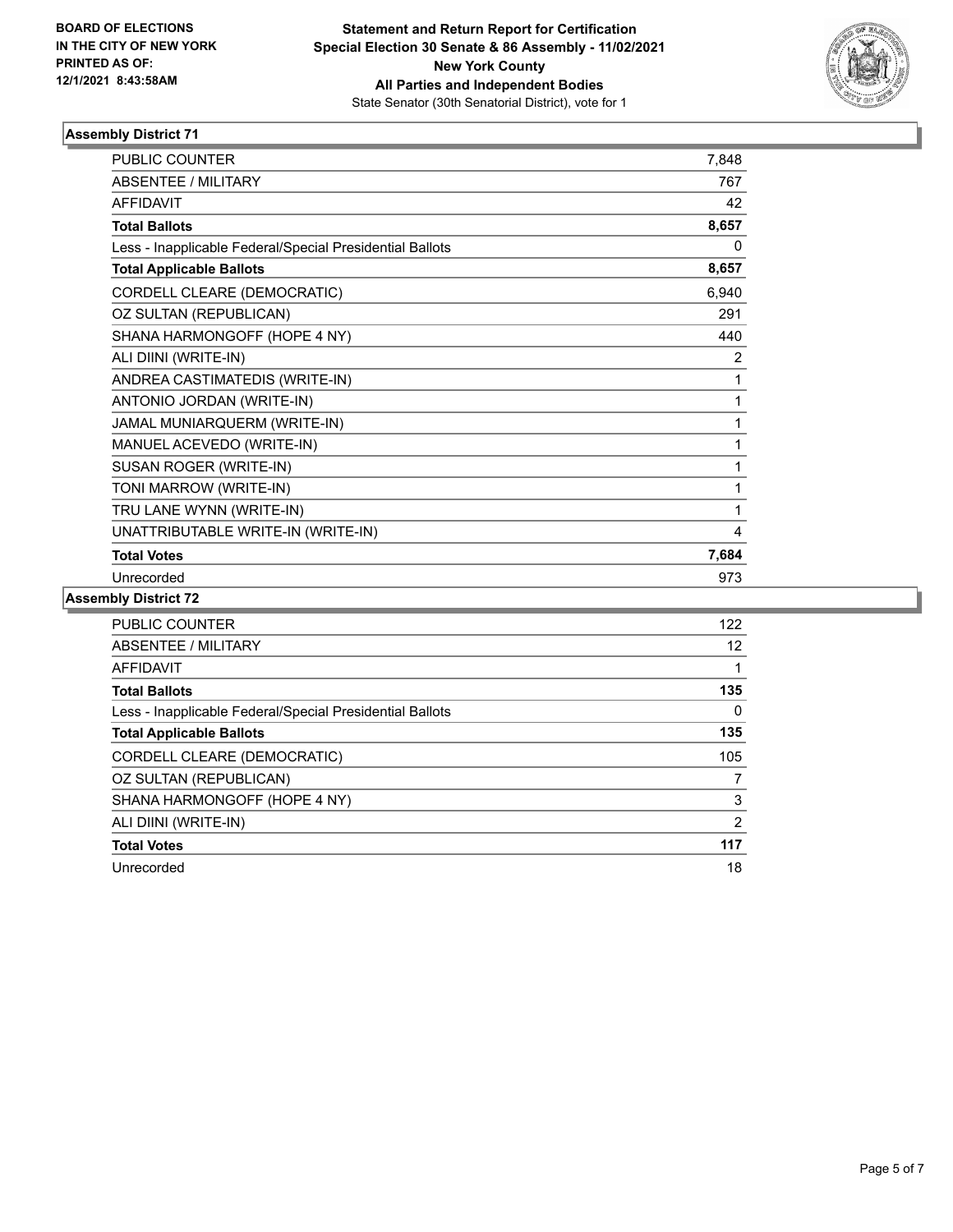

#### **Total for State Senator (30th Senatorial District) - New York County**

| <b>PUBLIC COUNTER</b>                                    | 49,042       |
|----------------------------------------------------------|--------------|
| <b>ABSENTEE / MILITARY</b>                               | 6,543        |
| <b>AFFIDAVIT</b>                                         | 328          |
| <b>Total Ballots</b>                                     | 55,913       |
| Less - Inapplicable Federal/Special Presidential Ballots | 0            |
| <b>Total Applicable Ballots</b>                          | 55,913       |
| CORDELL CLEARE (DEMOCRATIC)                              | 43,148       |
| OZ SULTAN (REPUBLICAN)                                   | 2,896        |
| SHANA HARMONGOFF (HOPE 4 NY)                             | 2,560        |
| ABBY STEIN (WRITE-IN)                                    | 1            |
| ADAM GRANNICK (WRITE-IN)                                 | 1            |
| ALI DIINI (WRITE-IN)                                     | 12           |
| ALVIN LINDSEY (WRITE-IN)                                 | 1            |
| ANDREA CASTIMATEDIS (WRITE-IN)                           | 1            |
| ANDREA PSORAS (WRITE-IN)                                 | 1            |
| ANDREW YANG (WRITE-IN)                                   | 1            |
| ANTONIO JORDAN (WRITE-IN)                                | 1            |
| ATHENA MOORE (WRITE-IN)                                  | 3            |
| <b>BARRON TRUMP (WRITE-IN)</b>                           | 1            |
| BERNIE SANDERS (WRITE-IN)                                | 1            |
| BRIAN BENJAMIN (WRITE-IN)                                | 1            |
| BRIAN BONSER (WRITE-IN)                                  | 1            |
| CLARENCE PARKER (WRITE-IN)                               | 1            |
| CURTIS SLIWA (WRITE-IN)                                  | 2            |
| DECARLA STROUD (WRITE-IN)                                | 1            |
| DONALD TRUMP JR. (WRITE-IN)                              | 1            |
| <b>GARY HILL (WRITE-IN)</b>                              | 1            |
| HENRY GEOGRE (WRITE-IN)                                  | 1            |
| IAN JOHNSTONE (WRITE-IN)                                 | 1            |
| IMMANUEL QUICKLEY (WRITE-IN)                             | 1            |
| INEZ DICKENS (WRITE-IN)                                  | 1            |
| JAMAL MUNIARQUERM (WRITE-IN)                             | $\mathbf 1$  |
| JANE ZHANG (WRITE-IN)                                    | 1            |
| JEFFREY BOOKER (WRITE-IN)                                | 1            |
| JILL GRECO (WRITE-IN)                                    | 1            |
| JOAN COLLINS (WRITE-IN)                                  | 1            |
| JONATHAN MOORE (WRITE-IN)                                | 1            |
| JOSE BERNAL (WRITE-IN)                                   | 1            |
| JOSE SERRANO (WRITE-IN)                                  | 1            |
| JOSEPH HARRINGTON III (WRITE-IN)                         | 1            |
| KAITLIN HUTCHINSON (WRITE-IN)                            | 1            |
| KATHERINE GARCIA (WRITE-IN)                              | 1            |
| LAURA VOGEL (WRITE-IN)                                   | 1            |
| LENEL HICKSON (WRITE-IN)                                 | 1            |
| LESLIE STROTH (WRITE-IN)                                 | 1            |
| MANUEL ACEVEDO (WRITE-IN)                                | $\mathbf{1}$ |